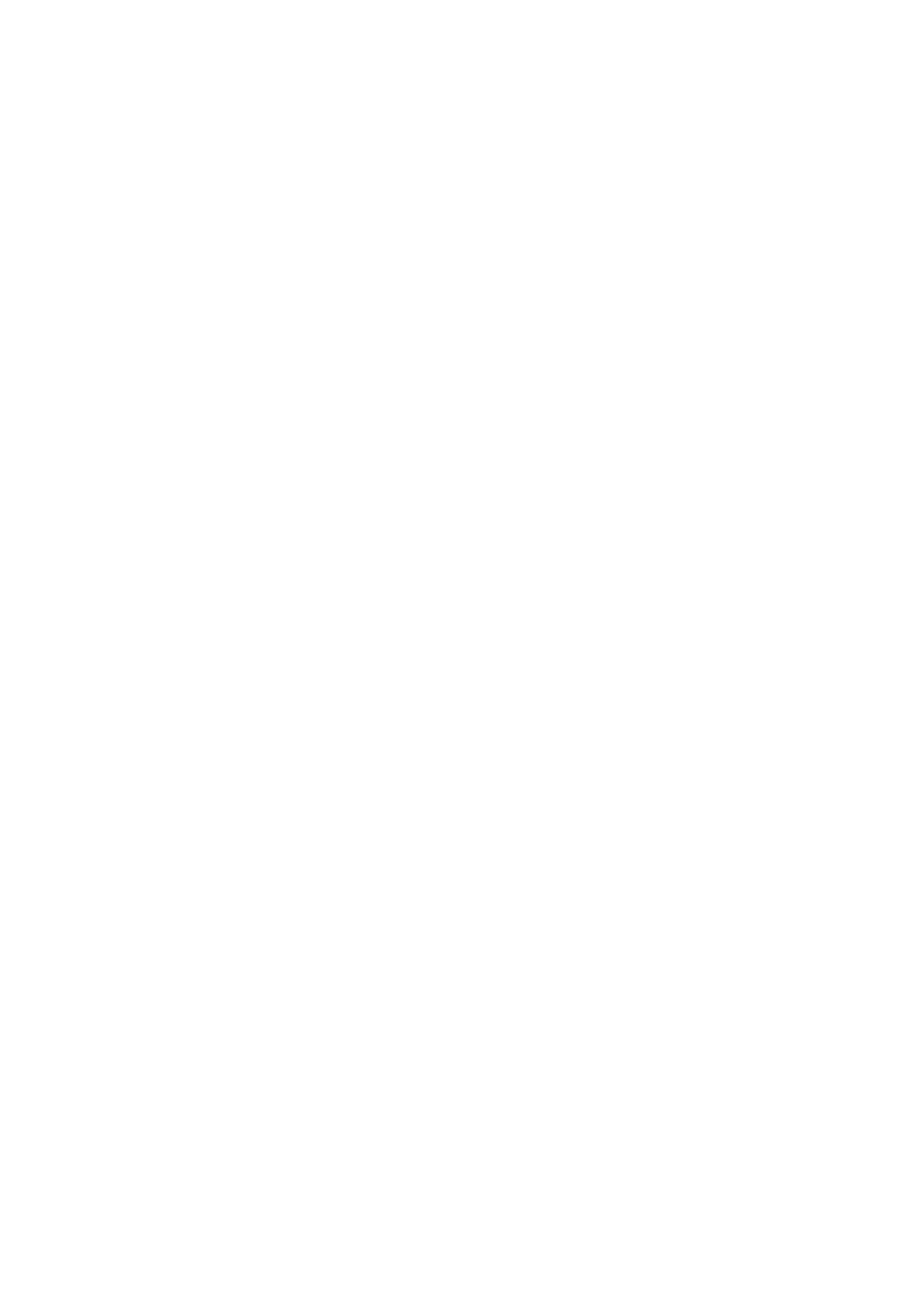# **Management of hazardous process tool exhausts in high-volume device manufacturing**



A. Chambers Senior Product Manager Edwards Ltd., Exhaust Gas Management, Clevedon, United Kingdom

#### **Abstract**

This paper reviews cost-effective methods for reducing risks associated with hazardous process tool exhausts. Typical risks fall into three categories - flammable process gases, condensed materials in exhausts, and toxic or corrosive gases. Although methods are available to mitigate these risks, their implementation is becoming increasingly inefficient and expensive.

Dilution is widely used to reduce the risk of flammable process gas fires, but this is an intrinsically expensive method. Operational efficiency can be improved by reducing dilution rates, but personnel and equipment should not be exposed to increased risk as a result. To meet this need we propose that process exhaust designs incorporating fully-integrated safety features provide enhanced exhaust system integrity during high volume manufacturing with frequent service activities.

Condensed materials block exhausts, and high pump exhaust pressure may cause seal damage or drypump shut-down. When blocked exhaust pipes are removed for cleaning, HF may be released from condensed materials on exposure to air. Furthermore, exhaust pipe fires may be caused by reaction of F2 gas with condensed silicon compounds during chamber cleaning. Exhaust pipe heating is used to avoid blockages and mitigate chemical hazards, and for efficient operation, the temperature management system may be integrated with other exhaust safety features.

Gas leaks from damaged or poorly-maintained exhaust pipes cause equipment damage and harm to staff, and hazardous gas may contaminate the fab. Extracted equipment enclosures can mitigate the impact of gas leaks, but they take clean air continuously from the sub-fab which must be replaced with expensive clean make-up air.

We propose that an integrated approach to process exhaust design, including continuous seal integrity checking, intelligent pipe temperature control and double-contained exhaust pipe joints improves fab safety and environmental stewardship while reducing total cost.

#### **Biography**

Andrew Chambers is a Senior Product Manager at Edwards Ltd. He is responsible for commercialisation and product management of new integrated sub-fab process solutions, which deliver industry leading operational efficiencies and low total cost of ownership. He has also served as Technical Manager for Edwards' Exhaust Gas Management Division, where he managed engineering and R&D activities for the semiconductor, flat panel and compound semiconductor business segments. With over 34 years working in the semiconductor industry Andrew has extensive applications experience, having held technical and managerial roles at several process tool and sub-fab equipment OEM companies, including Tokyo Electron Europe Ltd, Surface Technology Systems, Electrotech Group, Lasa Inc. and Oxford Instruments Plasma Technology.